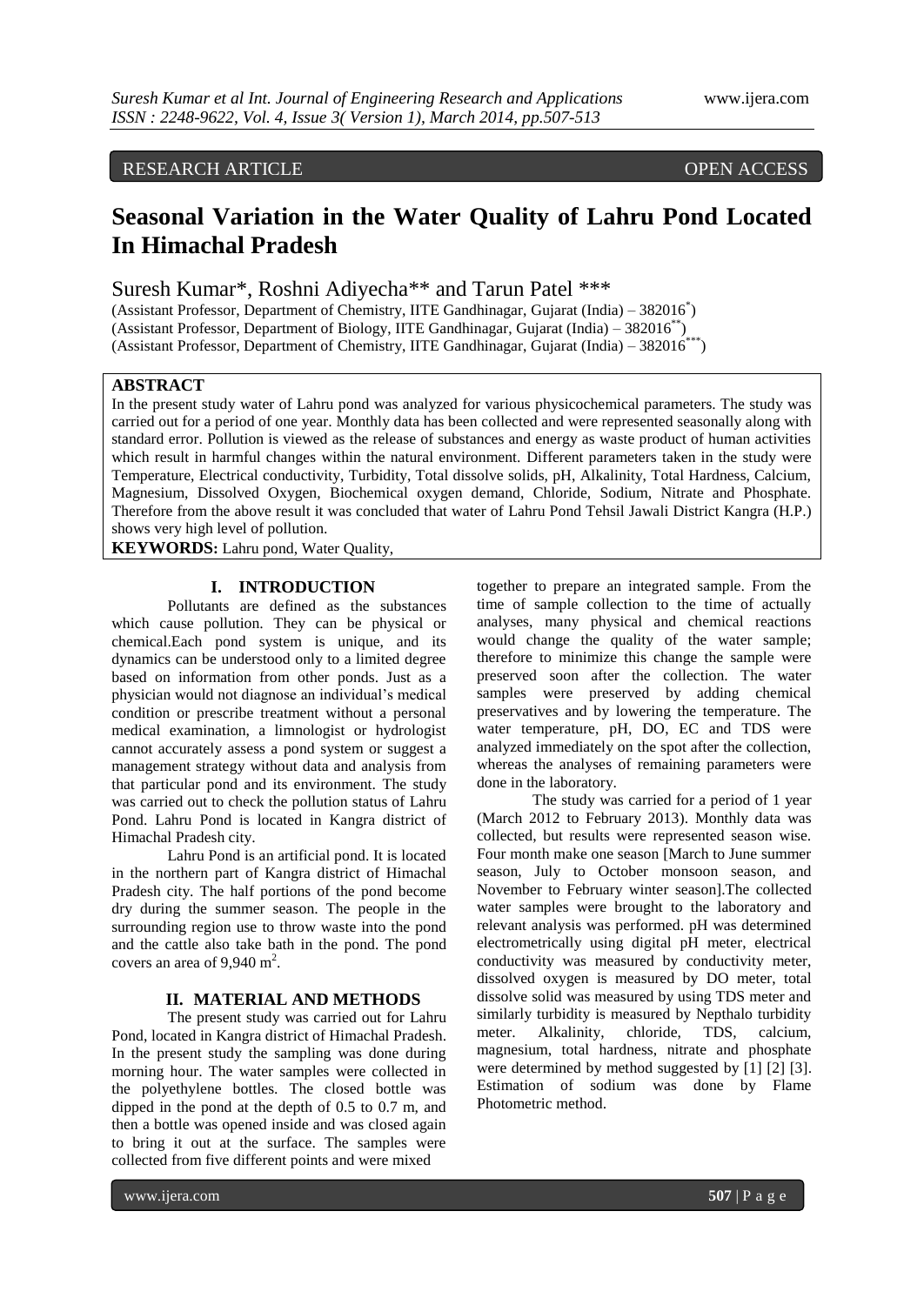# **III. RESULT AND DISCUSSION**

# 3.1 **Temperature**

Temperature is one of the most important factors in the aquatic environment [4].The temperature plays a crucial role in physico-chemical and biological behavior of aquatic system [5]. The temperature of Lahru Pond ranges between  $5 \pm 1.47$  to  $22 \pm 1.58$ . The maximum temperature was recorded during summer season and minimum was recorded during winter season.

Generally water temperature correspond with air temperature indicating that the samples collected from shallow zone has a direct relevance with air temperature, shallow water reacts quickly with changes in atmospheric temperature [6] [7] [8] [9] [10] [11].

#### 3.**2 Electrical Conductivity**

Electrical conductivity in the water is due to salt present in water and current produced by them. It measures the electric current which is proportional to mineral matter present in water. A high level of conductivity reflects on the pollution status as well as trophic levels of the aquatic body [12]. Conductivity of water depends upon the concentration of ions and its nutrient status and variation in dissolve solid content. Electrical conductivity recorded in Lahru Pond ranges between 2.65  $\pm 0.07$  to 3.38  $\pm 0.26$ . The high value of conductivity was recorded during monsoon season were as low value was recorded during summer season.

. Therefore aquatic plants are in very rare amount in monsoon season, thus electrical conductivity is more in monsoon because water is free from vegetation and aquatic life therefore all the ion are accumulated in water. The water during the summer decrease as a result some of the aquatic plant got destroyed and very few plants remain in the water The decomposition of plants and animals released the ion back in water[13].

#### **3.3 Turbidity**

Turbidity is the measure of the light scattered by suspended particles. It is due to the substances not present in the form of solution. Clay, slit, organic matter, phytoplankton and other microscopic organisms cause turbidity in pond water [14]. Light penetration is also highly affected by turbidity. Turbidity in Lahru Pond recorded ranges between  $14 \pm 1.47$  to  $18 \pm 0.91$ . The maximum turbidity in water was recorded during monsoon season and minimum turbidity was recorded during summer season.

High turbidity in pond water during monsoon season is due to addition of sand, clay, slit, dung and various other pollutant along with rain water from the surrounding area into the pond [15]

[16] [17]. High turbidity during monsoon season may be due to inflow of storm water from the surrounding area [18] [19].

#### **3.4 Total Dissolve solids**

In natural water dissolved solids are composed mainly of carbonates, bicarbonates of calcium, magnesium, sodium, potassium, iron and manganese etc. Total dissolved solids denote mainly the various kinds of mineral present in the water. Dissolved solid do not contain any gas and colloids. The amount of total dissolve solid in Lahru Pond ranges between  $942 \pm 23.5$  to  $1294 \pm 44$ . The maximum amount of total dissolve solid was recorded during monsoon season and minimum was recorded during winter.

The high value of TDS during monsoon may be due to addition of domestic waste water, garbage and sewage etc. in the natural surface water body. Indeed, high concentration of TDS enriches the nutrient status of water body which was resulted into eutrophication of aquatic ecosystem [5] [20].

#### **3.5 pH**

pH measure the concentration of hydrogen ion in water. It is the measurement of acidity or alkalinity. Generally in India many small confined water pockets particularly, are alkaline in nature [21]. The pH value ranges between 8.5  $\pm$ 0.17 to 9.4  $\pm 0.18$ . The maximum pH was recorded during monsoon and minimum pH was recorded during summer season.

High pH values promote the growth of algae and results in heavy bloom of phytoplankton [22] [23] [24] [25]. The pH values above 8 in natural water are produced by photosynthetic rate that demand more  $CO<sub>2</sub>$  than quantities furnished by respiration and decomposition [26]. The pH of water also depends on the relative quantities of calcium, carbonate and bicarbonate.

## **3.6 Alkalinity**

The change in alkalinity depends on carbonates and bicarbonates, which in term depend upon release of  $CO<sub>2</sub>$ . Alkalinity in natural water is due to free hydroxyl ion and hydrolysis of salts formed by weak acid and strong bases and also due to salt containing carbonates and bicarbonates silicate and phosphate along with hydroxyl ion in the Free states. Change in carbonates and bicarbonates also depend upon release of  $CO<sub>2</sub>$  through respiration of living organisms. The amount of total alkalinity in Lahru Pond ranges between  $188 \pm 3.45$  to  $216 \pm 5.22$ . The minimum value of alkalinity was recorded during summer season and maximum value was recorded during monsoon season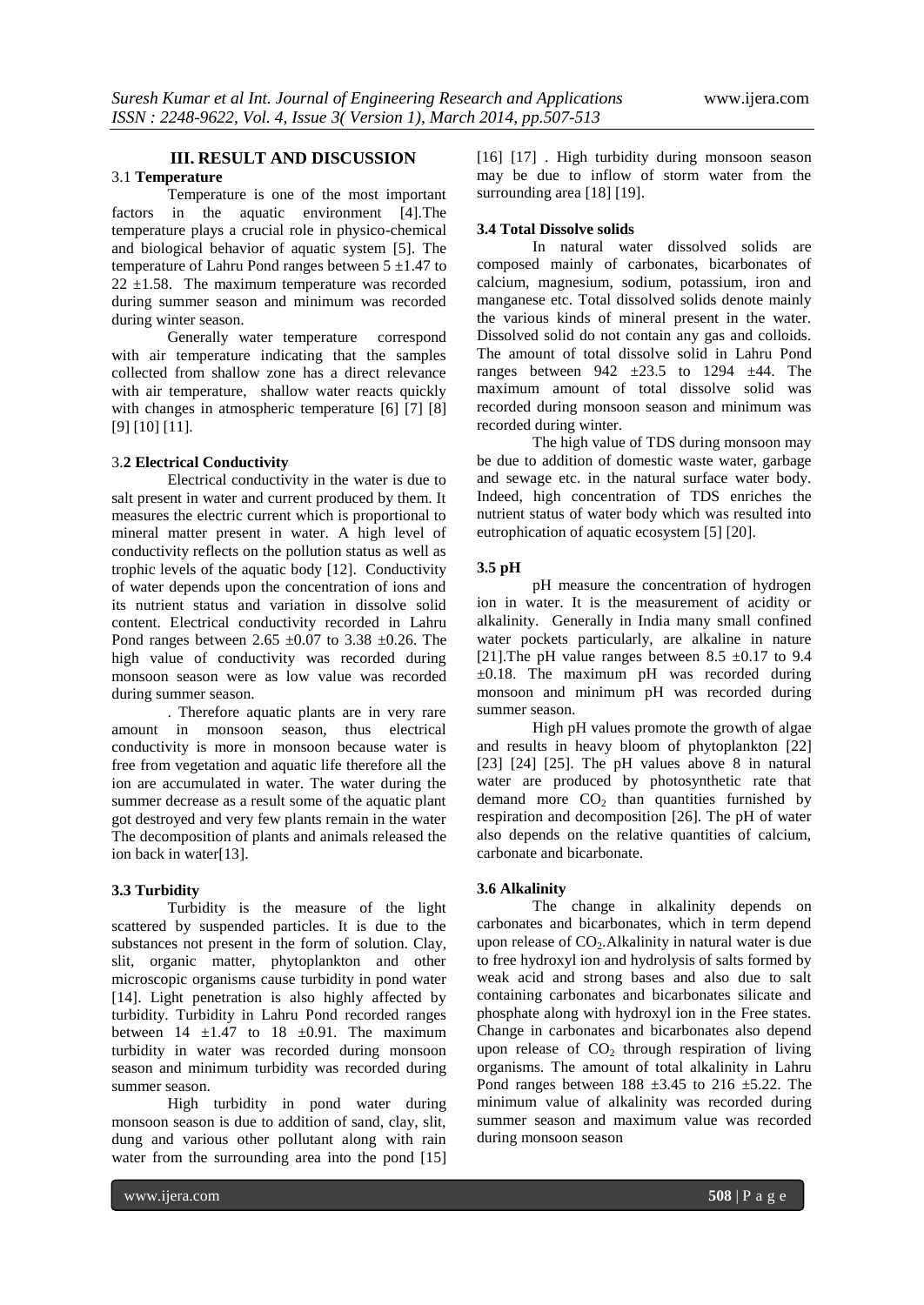The degradation of plants, living organism and organic waste might also be one of the reasons for increase in a carbonate and bicarbonate, resulting an increase in alkalinity value [27] [28] [29]. The addition of large amount of sewage waste and organic pollutant in the pond also effect photosynthesis rate, which also result in death of plants and living organism. Increase in alkalinity during monsoon was due to input of freshwater and dissolution of calcium carbonate ions in the water column [30].

#### **3.7 Total Hardness**

Hardness of water is not a specific constituent but is a variable and complex mixture of cations and anions. Water hardness is the traditional measure of the capacity of water to react with soap, hard water requiring a considerable amount of soap to produce lather. The total hardness recorded in the water of Lahru Pond ranges between 298  $\pm$ 4.58 to  $342 \pm 8.36$ . The maximum amount of total hardness in the water of Lahru Pond was recorded during monsoon season and minimum amount was recorded during winter season.

Total hardness is mainly due to calcium magnesium and eutrophication [31]. The high value of hardness during monsoon may be due to presence of high content of calcium and magnesium in addition to sulphate and nitrate in the sewage waste added during monsoon [32] [33].

#### **3.8 Calcium**

Calcium is an important nutrient for aquatic, organism and it is commonly present in all water bodies [16]. The amount of calcium in the water of Lahru Pond ranges between  $62 \pm 2.84$  to  $86 \pm 3.88$ . The maximum amount of calcium in the water of Lahru Pond was recorded during monsoon season and minimum amount was recorded during winter season.

Calcium is present in water naturally, but the addition of sewage waste might also be responsible for the increase in amount of calcium [32] [34]. The decrease in amount of calcium may be due to its absorption by living organisms.

#### **3.9 Magnesium**

Magnesium is found in various salt and minerals, frequently in association with iron compound. Magnesium is vital micronutrient for both plant and animal. Magnesium is often associated with calcium in all kind of water, but it concentration remain generally lower than the calcium [35]. Magnesium is essential for chlorophyll growth and act as a limiting factor for the growth of phytoplankton [18]. In Lahru Pond the amount of magnesium recorded ranges between 28 ±2.64 to 36  $\pm$ 2.32. The maximum amount of magnesium in the water was recorded during winter season and minimum amount was recorded during summer season

Decrease in level of magnesium reduces the phytoplankton population [36] suggested that the considerable amount of magnesium influence water quality. Magnesium is essential for chlorophyll bearing plant. Magnesium enters into combination with anions other than  $CO<sub>2</sub>$  in ponds such as chloride and sulphate [37]. Various sub-processes like bating, picking, tanning, dyeing and fat liquoring causes water pollution [38]. Magnesium is vital micronutrient for both plant and animal.

#### **3.10 Dissolved Oxygen**

The solubility of oxygen also decreases with increasing salinity of water. The oxygen in water can be dissolved from air or is produced from the photosynthetic organism like algae and aquatic plants oxygen is poorly soluble gas in water and it solubility depend on the temperature of water and its partial pressure. [39] has established a direct relationship between photosynthesis and dissolved oxygen. Measurement of dissolved oxygen is a primary parameter in all pollution studies. The amount of dissolved oxygen recorded in the water of Lahru Pond ranges between 2.06  $\pm$ 0.07 to 5.32  $\pm$ 0.12. The minimum amount of dissolved oxygen in the water of Lahru Pond was recorded during winter season whereas maximum amount was recorded during monsoon season

The high temperature and addition of sewage and other waste might be responsible for low value of DO [40] [41]. Depletion of dissolve oxygen in water is due to high temperature and increased microbial activity [42]. Dissolve oxygen with high value observed during monsoon may be as a result of the increased solubility of oxygen at lower temperature [43].

## **3.11 Biochemical oxygen demand**

BOD refers the oxygen used by the microorganism in the aerobic oxidation of organic matter. Therefore with the increase in the amount of organic matter in the water the BOD increases. The BOD value in Lahru Pond ranges between 1.82 ±0.08 to 3.42  $\pm$ 0.34. The minimum demand of oxygen in the water was recorded during summer season, whereas maximum demand was recorded during monsoon season

The higher value of BOD during monsoon was due to input of organic wastes and enhanced bacterial activity [44]. The reason of high BOD in monsoon might also be due to presence of several microbes in water bodies, which accelerate their metabolic activities with the increase in concentration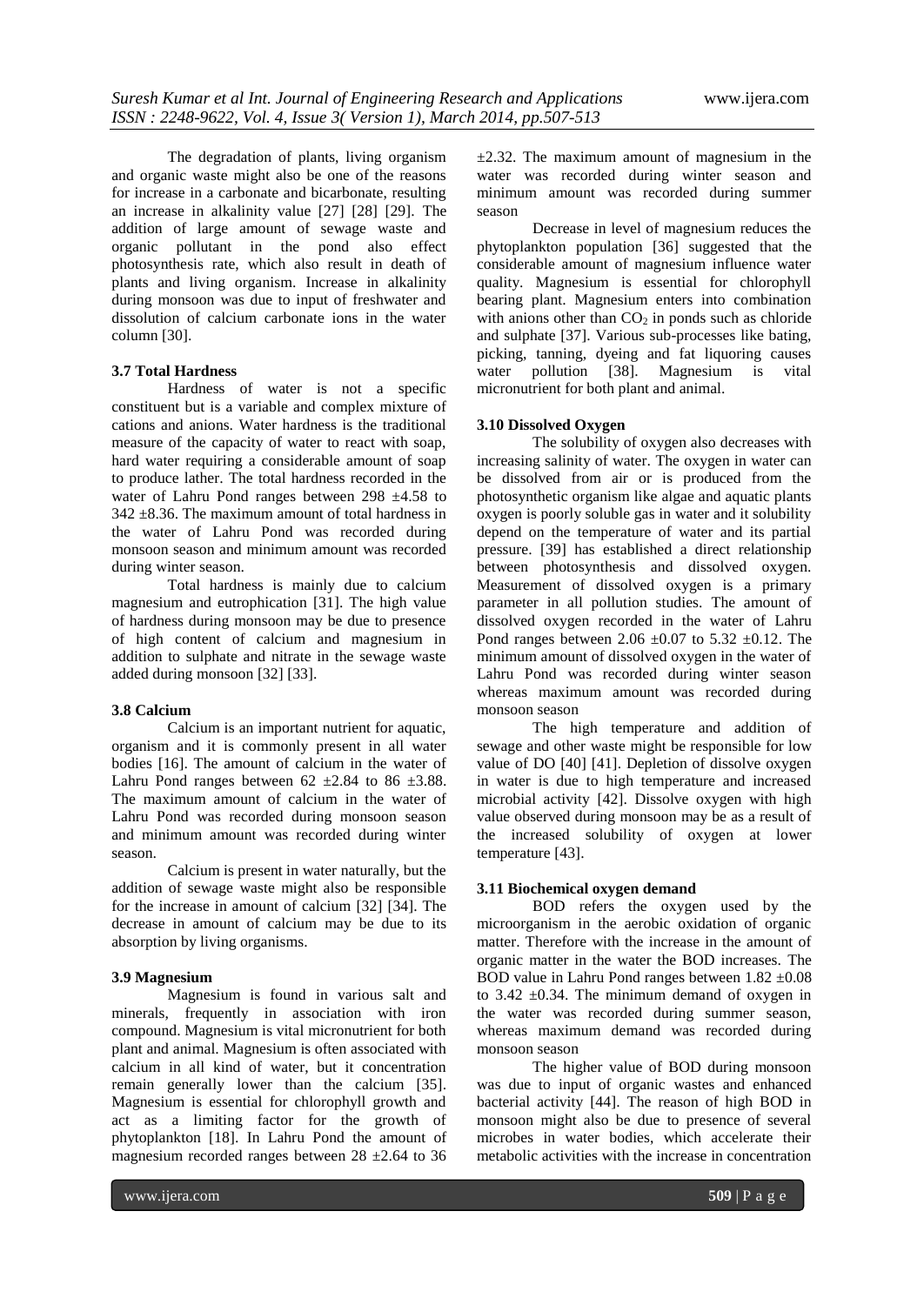of organic matter in the form of municipal and domestic waste which was discharge into water bodies and so the demand of oxygen increased [45]. **3.12 Chloride**

# The greater source of chlorides in pond water is disposal of sewage and industrial waste. Human body release very high quantity of chlorides through urine and fasces. The chloride concentration was used as an important parameter for detection of contamination by sewage. Prior to development of bacteriological and other test like BOD and COD. The amount of chloride recorded in the water of Lahru Pond ranges between 84  $\pm$ 4.92 to 126  $\pm$ 4.67. The minimum amount of chloride in the pond water was recorded during winter season and the maximum amount was recorded during summer season.

The higher concentration of chloride during summer month may be associated with frequently run-off loaded with contaminated water from the surrounding [46] [47]. The high chloride concentration of the pond water may be due to high rate of evaporation [48] or due to organic waste of animal origin [49].

## **3.13 Sodium**

Sodium is a natural constituent of raw water, but its concentration is increased by pollution sources such as rock salt, precipitation runoff, soapy solution and detergent. The amount of sodium recorded in the water of Lahru Pond ranges between  $36 \pm 4.97$  to 68  $\pm$ 2.89. The minimum amount of sodium in the water of Lahru Pond was recorded during winter and maximum amount was recorded during monsoon season

The high level of sodium during monsoon may be attributed to the rain water as it carries the salt dissolved from the surrounding area [50]. The addition of waste water containing soap solution and detergent from the surrounding slummy area are also responsible for the increase in sodium level in the water bodies.

## **3.14 Nitrate**

Nitrates are contributed to freshwater through discharge of sewage and industrial wastes and run off from agricultural fields. Some ground waters naturally have high nitrate concentration. In Lahru Pond the amount of nitrate recorded ranges between  $5.4 \pm 0.18$  to  $7.6 \pm 0.22$ . The minimum amount of nitrate in the water of Lahru Pond was recorded during summer season, whereas maximum amount of nitrate in the water was recorded during monsoon season.

The high nitrate concentration during monsoon might be due to influx nitrogen rich flood water that brings about large amount of contaminated sewage waste. The monsoon season was the period

with the highest nitrate-nitrogen concentration which is known to support the formation of blooms [51] [52] [53]. Nitrate content was higher in monsoon season, which can be attributed to the nitrate leached from the surrounding area. But lower concentration in summer was due to utilization by plankton and aquatic plants [54].

## **3.15 Phosphate**

Excess amount of phosphate may cause eutrophication leading to extensive algal growth called algal blooms. Total phosphates in water include both organic and inorganic phosphates. Organic phosphates are part of living and dead plants and animal; over 85% of total phosphorous is usually found in organic form. In Lahru Pond the amount of phosphate recorded ranges between  $1.18 \pm 0.05$  to 1.96  $\pm$ 0.11. The minimum amount of phosphate recorded in the water of pond was during winter season and the maximum amount was recorded during monsoon season.

The maximum value of phosphate during monsoon may be attributed to surface runoff during rainy season receiving huge quantity of domestic sewage, cattle dung and detergents from the surrounding catchment area. Catchment area activities are enriching phosphate in the pond [55]. The lower value of phosphate in summer month may be due to more uptake of phosphate for luxuriant growth of macophytes.

# **IV. CONCLUSION**

Therefore comparing the result with [56] [57] standard it was concluded that water of Lahru Pond shows very huge level of pollution and similar condition continue the pond will soon become ecologically inactive.

#### **REFERENCES**

- [1] APHA, AWWA. *Standard. Methods for the examination of water & waste water*. (Washington DC 18th Edition, 1985).
- [2] S.M. Kumar and S. Ravindranath, "*Water Studies – Methods for monitoring water quality". (*Banglore, Karnataka, Center for Environment Education (CEE), 1998).
- [3] R.K.Trivedy and P.K. Goel, *Chemical and biological methods for water pollution studies.* (Karad, Maharashtra (India), Environmental Publication,1984).
- [4] B.K. Dwivedi and G.C. Pandey, Physicochemical factors and algal diversity of two ponds in Faizabad, India *Poll.Res. 21(3)*, 2002, 361-370.
- [5] R.P. Singh and P. Mathur, Investigation of variations in physicochemical characteristics of a fresh water reservoir of Ajmer city,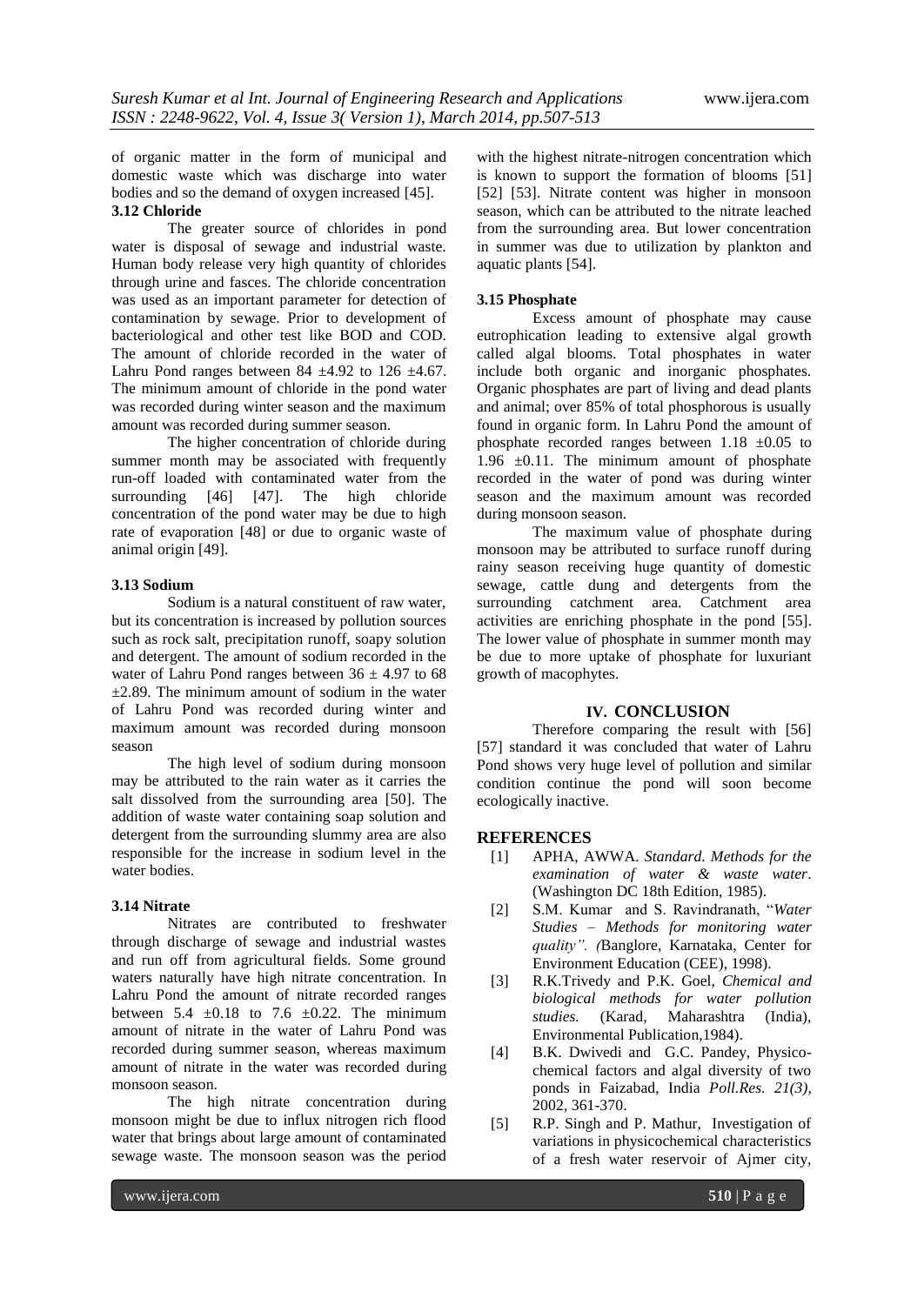Rajesthan, *Ind. J. Environ. Science*, *9,* 2005, 57-61.

- [6] P.S. Welch*, Limonology*, (N.Y. 2nd Ed., McGraw Hill Book Co.,1952).
- [7] P.C. Joshi and A. Singh, Analysis of certain physicochemical parameters and plankton of freshwater hill stream at Nanda devi biosphere reserve. *Uttarpradesh J. Zool*.*, 21,* 2001, 177-179.
- [8] B.B. Ghose and A.K. Basu, Observation on estuarine pollution of Hoogly by the effluents from a chemical factory complexat Reshase, West Bengal. *Journal of Env. Health. 10,* 1968, 209-218.
- [9] J.O. Young, Seasonal and diurnal changes in the water temperature of a temperate pond (England) and tropical pond (Kenya). *Hydrobiol*. *47,* 1975, 513-526
- [10] H. S. Sehgal, *Limnology of lake Sruinsar, Jammu with reference to zooplankton and fisheries prospectus,* doctoral diss., University of Jammu, 1980.
- [11] M. Jayanti, *A comprehensive study of three contrasting lentic system in the content of Aquaculture,* doctoral diss., Bharathidasan University, Tiruchirappalli, 1994.
- [12] A.A. Ahluwalia, *Limnological Study of wetlands under Sardar Sarovar command area.* doctoral diss., Gujarat University, Ahmedabad, 1999.
- [13] H.A. Solanki and B.R. Pandit, Trophic status of lentic waters of ponds water of Vadodara, Gujarat state, India. *Int. J. of Bioscience Reporter 4 (1),* 2006, 191–198.
- [14] A.K.Das and N.P. Shrivastva, Ecology of Sarni Reservoir (M. P.) in the context of Fisheries. *Poll Res*. *22(4)***,** 2003, 533–539.
- [15] K.L. Saxena, R.N. Chakraborty, A.Q. Khan and S.N. Chattopadhya, Pollution studies of the river Ganga near Kanpur. *Indian J. Environ. Hlth. 8,* 1966, 270-285.
- [16] K.K. Ansari, and S. Prakash, Limnological studies on Tulsidas Tal of Tarai region of Balrampur in relation to fisheries *Poll. Res*. *19(4),* 2000, 651-655.
- [17] H.A. Solanki, *Study on pollution of soils and water reservoirs near industrial areas of Baroda*, doctoral diss., submitted to Bhavnagar University, Bhavnagar, 2001.
- [18] Dagaonkar and D.N. Saksena, Physicochemical and biological characterization of a temple tank, Kaila Sagar, Gwalior, Madhya Pradesh. *J. Hydrobiol. 8 (1),* 1992, 11-19.
- [19] R.K. Garg, R.J. Rao and D.N. Saksena, Assesment of physicochemical water quality of Harsi Reservoir, District Gwalior,

Madhya Pradesh. *J. Ecophysiol. Occupat. Health 6,* 2006, 33-40.

- [20] N. Swarnalatha and A. Narasingrao, Ecological studies of Banjara lake with reference to water pollution. *J. Environ. biol. 19 (2),* 1998, 179-186.
- [21] K.D. Sharma, N. Lal and P.D. Pathak, Water quality of sewage drains entering Yamuna at Agra. *Indian J. Environ Hlth, 23,* 1981, 118- 122.
- [22] M.G. George, Diurnal variation in two shallow ponds in Delhi , India. *Hydrobiol.*, *3,* 1962, 265.
- [23] A.M. McCombie, Factors Influencing the growth of phytoplankton Canada. *J. Fish Res. Ed*., *10,* 1953, 253-282.
- [24] S.N. Nandan and R.J. Patel, *Ecological studies of algae in aquatic ecology* (New Delhi, Ashis Publishing House, 1992).
- [25] S.K. Moitra and B.K. Bhattacharya, Some hydrological factors affecting plankton production in fish pond in Kalyani, West Bengal, India. *Icthyalogia 4 (1& 2),* 1965, 8–12.
- [26] I.A. Wani and Subla, Physicochemical features of two shallow Himalayan lakes. *Bull Eviron. Sci.*, *8,* 1990, 33-49.
- [27] M. Chaurasia and G.C. Pandey, Study of physico- chemical characteristic of some water pond of Ayodhya –Faizabad. *Indian J. of Environmental protection, 27 (11),* 2007, 1019-1023.
- [28] S.A. Abbasi, F.J. Khan, K. Sentilevelan and A. Shabuden, *Indian J. Env. Hlth.. 14(3),* 1999, 176-183
- [29] C.K. Jain, K.K.S. Bhatica and T. Vijay, Ground water quality in coastal region of Andraapradesh. *Indian J. of Environmental Health. 39 (3),* 1997,182-190.
- [30] S. Padma and Periakali, Physicochemical and geochemical studies in Pulicat lake, east coast of India*. Indian J.Mar. Sci., 28,* 1999, 434-437.
- [31] N.K. Patel and B.K. Sinha, Study of the pollution load in the pond of Burla area near Hirakund dam at Orissa. *J. Env. Poll. 5,* 1998, 157-160.
- [32] S.B. Angadi, N. Shiddamaliayya and P.C. Patil, Limnological study of papnash pond, Bidar (Karnataka). *J. Env. Biol., 26,* 2005, 213-216.
- [33] A.K. Tripathi and S.N. Pandey, *Water pollution* (New Delhi, Ashish Publishing House, 1990)*.*
- [34] J. UdhayaKumar, D. Natarajan, K. Srinivasan, C. Mohansundari, and M. Balasurami, Physicochemical and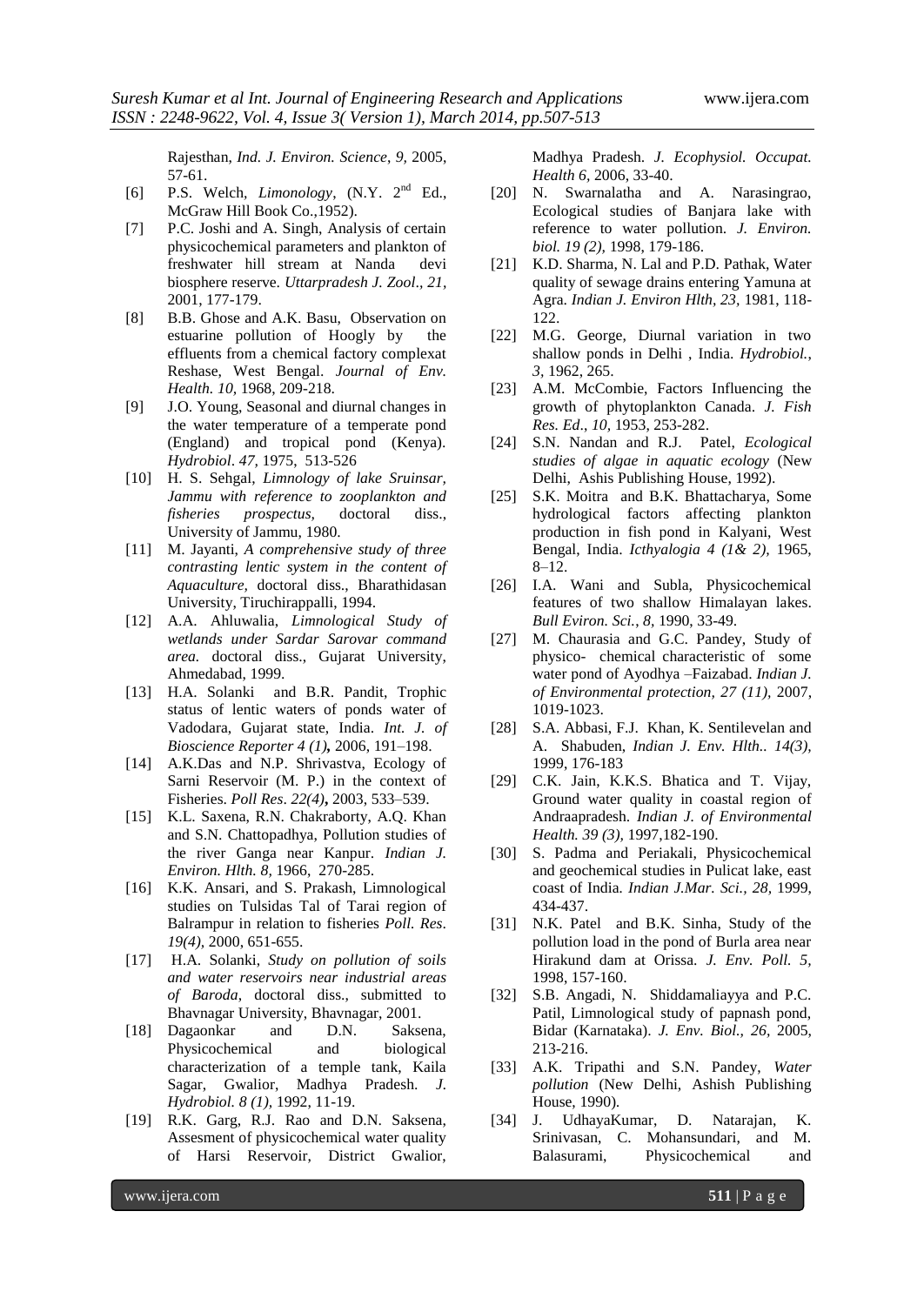Bacteriological Analysis of water from Namakkal and Erode Districts, Tamilnadu, India. *Poll Res. 25(3),* 2006, 495-498.

- [35] R. Venkatasubramani and T. Meenambal, Study of subsurface water quality in Mattupalayam Taluk of Coimbatore district Tamil Nadu. *Nat. Environ. Poll. Tech. 6,* 2007, 307-310
- [36] V.S. Govindan and R. Devika, Studies on Heavy metal profiles of Adyar river and waste stabilization pond. *J. Ecotoxicol. Environ. Monit.*, *1(1),* 1991,53-58.
- [37] V.G. Jhingran, *Fish and Fisheries of India* (Delhi (India), Hindustan Publ. Corp., 1975).
- [38] R.L. Bolton and L. Klein, *Sewage treatment basic principles and trends* (London, Butterworths, 1971).
- [39] S. Vijayaraghavan, Seasonal variation in pri. Productivity in three tropical ponds. *Hydrobiol. 38,* 1971, 395-408.
- [40] G.M. Woodward, Pollution control in Hamber estuary. *Water pollution control* . *83 (1),* 1984, 82-90.
- [41] A.S. Mathuthu, F.M. ZaranYika, S.B. Jannalagadde, Monitoring of water quality in upper Mukavisi river in Harare, Zimbabwe. *Environ . int. 19(1),* 1993, 51- 56.
- [42] H.C. Kataria, A. Singh and S.C. Pandey, Studies on water quality of Dahod Dam, India. *Poll. Res. 25(3),* 2006, 553–556.
- [43] A.A. Prasannakumari, T. Ganagadevi and C.P. Sukeshkumar, Surface water quality of river Neyyar- Thiruvananthapuram, Kerala, India. *Poll Res. 22(4),* 2003, 515 – 525.
- [44] S. Kaushik and D.N. Saksena, Physico chemical limnology of certain waterbodies of central India. in. Kvismayan (Ed.), *Freshwater ecosystem in India.* (Delhi: Daya Publishing House, 1999) 336.
- [45] June and C. Fred, Physical, chemical and biological characteristics of lake Sharpe, South Dakota (USA). *US Fish wild. Serv. Fish wild L., Tech. rep. 0(8),* 1987, 1-20.
- [46] S. Sunder, Mounting the water quality in a stretch of river Jhelum. Kashmir, in Book"

*Ecol and Poll. Of Indian rivers* (New Delhi: Ashish Publishing House, 1988) 131-161

- [47] A. Kumar, Observation on the diel variations in abiotic and biotiuc components of the river Mayurrakshi (Santal Pargana). Bihar. *Indian .J. Ecol. 22 (1),* 1995, 39-43.
- [48] B.N. Prasad, Y.C. Jaitly and Y. Singh, Periodicity and interrelationships of physicchemical factors in ponds. In: A.D. Adoni (eds.) Proc. Nat. Symp. Pure and Apply. Gmnol. *Bull. Bot. Soc. Sagar.*, *32,* 1985, 1- 11.
- [49] S.S. Purohit, and M.M. Saxena, *In water, Life and Pollution.*( (Bikana, ed.): India, Arg. Botanical Publishers 1990).
- [50] R. Sahai and A.B. Sinha, Investigation on bio-ecology of inlands water of Gorakhpur (UP), India. I. Limnology of Ramgarh Lake. *Hydrobiol*. *34(3),* 1969, 143-447.
- [51] P. Blomqvist, A. Petterson and Hyenstrand, Ammonium –nitrogen: A key regulatory factor causing dominance of non nitrogen fixing cyanobacteria in aquatic systems. Arch. *Hydrobiol.*, *132,* 1994, 141-164.
- [52] D.M. Anderson, A.D. Cembella and G.M. Hallegraeff, Physiological Ecology of Harmful algal blooms. *1 st Edn.,* (Berlin: Springer-Verlag, 1998) 647-648.
- [53] P.V. Zimba, L. Khoo, P.S. Gaunt, S. Brittain, and Carmichael, Confirmation of cat fish, Ictalurus punciatus Ralfinesque, mortality from microcystis toxins. *J. Fish Dis., 24,* 2001, 41-47.
- [54] V. Kannan, *The limnology of Sathiar: A freshwater impoundment,* doctoral diss., Madurai Kamraj University, Madurai, 1978.
- [55] S. Tomat and P. Sharma, Physico chemical status of Upper lake (Bhopal, India). Water quality with special reference to phosphate and nitrate concentration and their impact on lake ecosystem. *Asian .J. Exp.Sci. 20 (2),* 2006, 289-296.
- [56] WHO, *International Standards for drinking*  water, (3<sup>rd</sup> Ed. Geneva, World Health Organization, 1971).
- [57] BIS, *Standard tolerance limits for bathing water* (India, Bureau of Indian Standards, 1982).